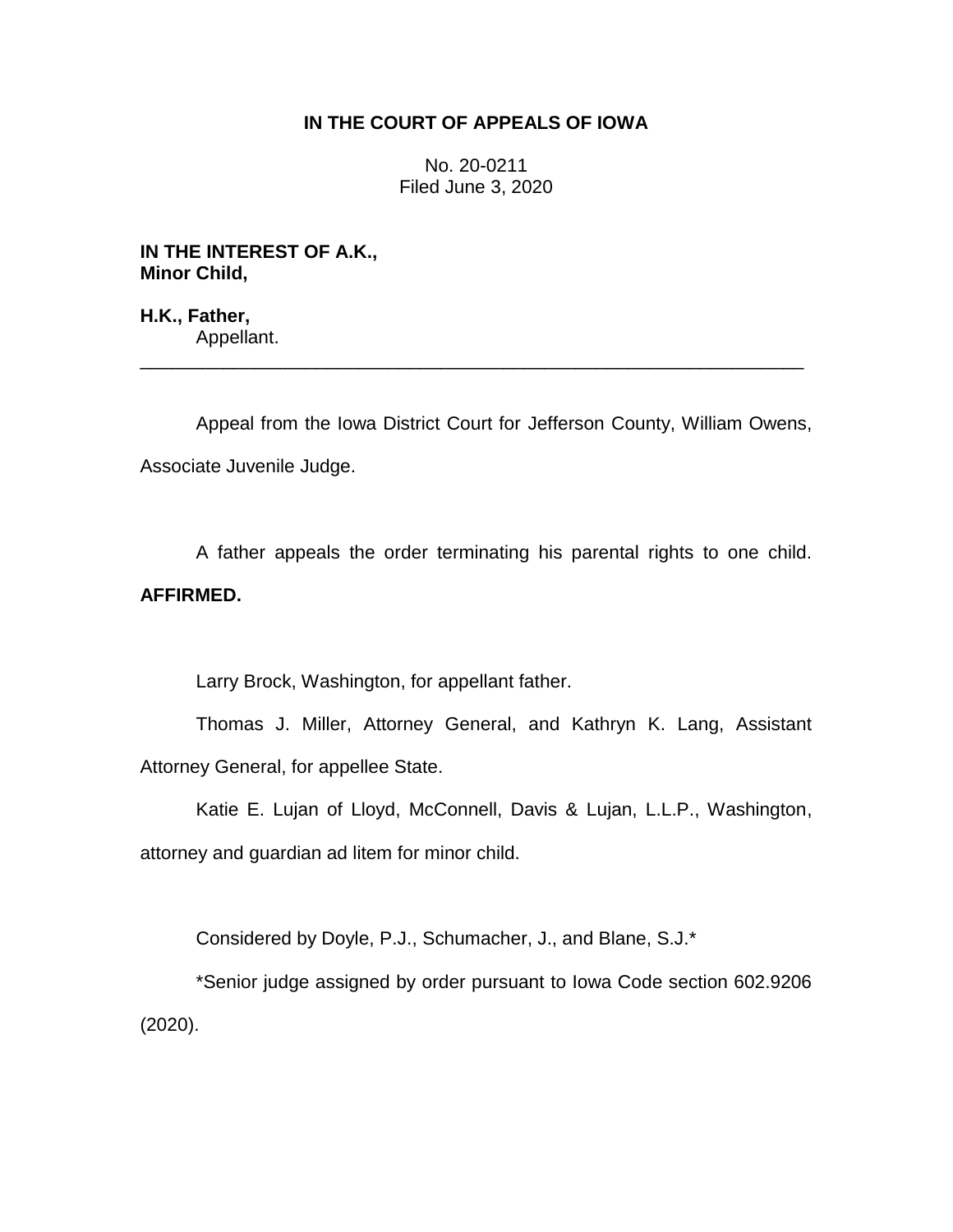## **BLANE, Senior Judge.**

 $\overline{a}$ 

A father appeals the termination of his parental rights to his eleven-year-old daughter, A.K. The sole issue on appeal is the father's contention he should have been given additional time before termination because he believed he would be paroled from prison soon and would be able to take custody of A.K.<sup>1</sup> On our review of the record, we find insufficient reason to believe the need for removal will not exist in six months, even if the father is released from prison. Therefore, we affirm the termination order.

We review juvenile court proceedings de novo. *In re M.W.*, 876 N.W.2d 212, 219 (Iowa 2016). The juvenile court's fact findings do not bind us, but we give them weight, particularly on credibility. *Id.* Our primary concern is the best interests of the child. *In re L.T.*, 924 N.W.2d 521, 529 (Iowa 2019).

A.K. first came to the attention of the department of human services (DHS) in September 2018 due to her mother's substance-abuse issues. A.K. is placed in a foster family with the mother's other children—A.K.'s three sisters. All reports

<sup>&</sup>lt;sup>1</sup> In his petition on appeal, the father makes two remarks regarding the services provided to him by the department of human services (DHS) and whether it would be in A.K.'s best interests to terminate his rights. Those arguments are not sufficiently developed to address. Even on an expedited briefing schedule, a party waives an appellate argument by failing to identify the specific issue, cite to authority, or cite to the record. *See Midwest Auto. III, LLC v. Iowa Dep't of Transp.*, 646 N.W.2d 417, 431 n.2 (Iowa 2002) (holding random mention of an issue without elaboration or supporting authority fails to preserve the claim); s*ee also Hyler v. Garner*, 548 N.W.2d 864, 876 (Iowa 1996) ("[W]e will not speculate on the arguments [a party] might have made and then search for legal authority and comb the record for facts to support such arguments."); lowa R. App. P.  $6.903(2)(g)(3)$ ("Failure to cite authority in support of an issue may be deemed waiver of that issue.").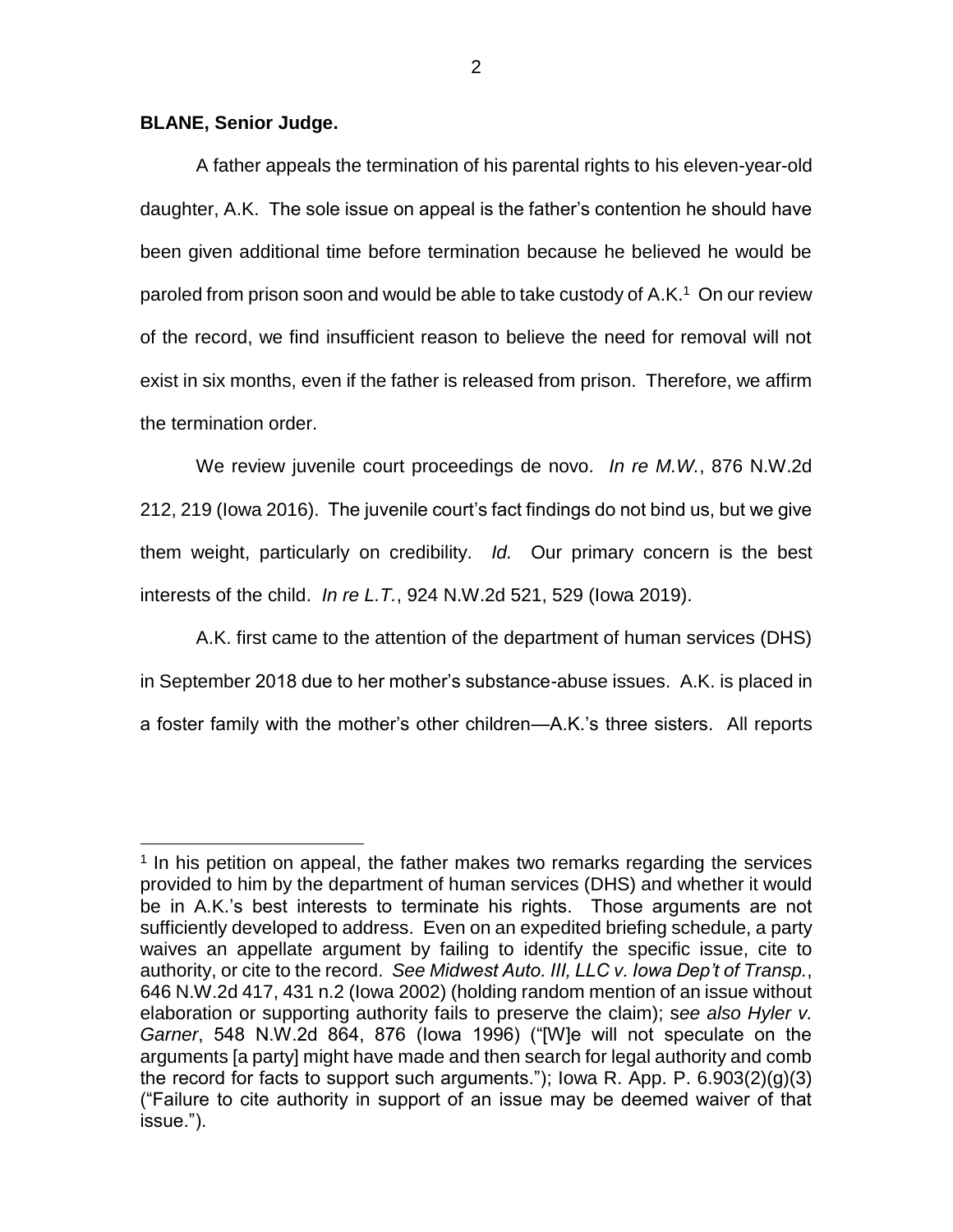are that she is doing well and is bonded with her siblings. The foster parents are interested in adopting all four girls.

By the time of the termination hearing in January 2020, the mother had not successfully completed the case plan, and the court terminated her rights. She does not appeal.

The father has been incarcerated in Texas since 2016; he is serving a fiveyear prison term. At the hearing, the father testified he would soon be released from prison and would be able to take custody of A.K. He planned to remain in Texas while on parole. The juvenile court found A.K. could not be returned to the custody of either parent at that time, terminating both their rights under Iowa Code section 232.116(1)(f) (2019).<sup>2</sup> It also found, "[T]here is no evidence additional time would in any way allow [A.K.] to be returned to the custody of either parent." The court noted the father might be released soon but it was the second time he had been incarcerated and he would be paroled to the state of Texas.

To continue a child's placement for an additional six months, Iowa Code section 232.104(2)(b) requires the court to determine the need for removal will no

 $\overline{a}$ 

 $2$  Under that code section, termination is appropriate where the State shows by clear and convincing evidence each of the following:

<sup>(1)</sup> The child is four years of age or older.

<sup>(2)</sup> The child has been adjudicated a child in need of assistance pursuant to section 232.96.

<sup>(3)</sup> The child has been removed from the physical custody of the child's parents for at least twelve of the last eighteen months, or for the last twelve consecutive months and any trial period at home has been less than thirty days.

<sup>(4)</sup> There is clear and convincing evidence that at the present time the child cannot be returned to the custody of the child's parents as provided in section 232.102.

Iowa Code § 232.116(1)(f).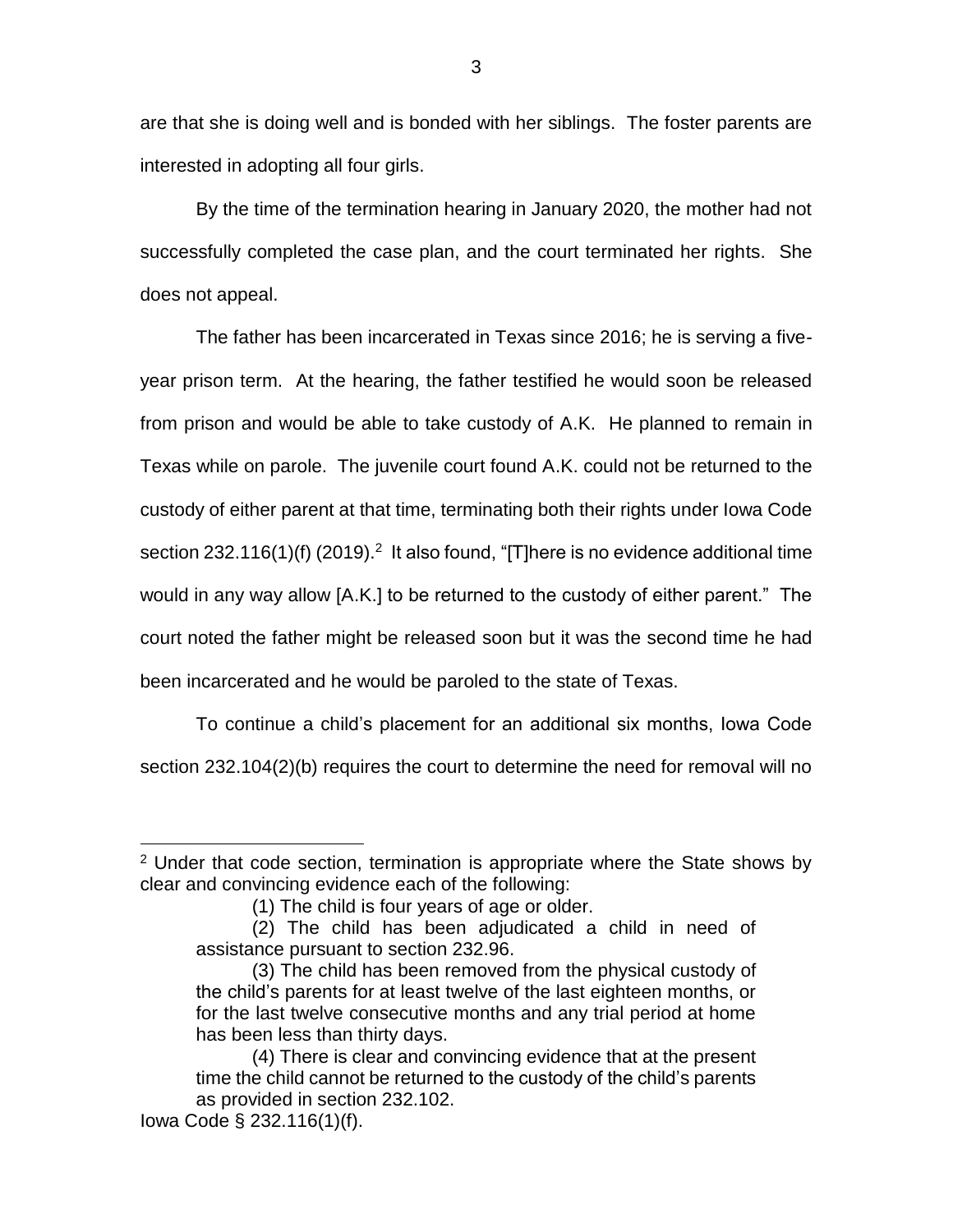longer exist at the end of the extension. At the termination hearing, the father testified over the phone from prison in Texas. Although he had a relationship with A.K. before his incarceration, he has been in prison since 2016 on a five-year term. He stated he would be seeing the parole board later that month. He testified he had served eighty percent of his sentence and predicted he was "more than likely" to be given parole. His contact with A.K. after the child-in-need-of-assistance case began has only been through letters. A.K. wrote a few letters back to him. Upon release, he planned to reside in a house he inherited in north central Texas with his mother and grandmother living nearby. He testified if he was released that month, he would have a residence and transportation. He planned to get a job and be able to take care of A.K. within six months.

The record does not contain much information about the father's relationship with A.K. before his incarcerations in Texas. He testified he had "been in and out of [his] daughter's life." The current incarceration is the second time he has been in prison during A.K.'s lifetime. He testified the mother and her current boyfriend are the ones who raised A.K. But the father tried to see her for birthdays or other occasions—he estimated he saw her once every three months. He felt if A.K. was returned to him, he would not need additional DHS support—that family support in Texas would be sufficient.

At the hearing, the family safety, risk, and permanency (FSRP) coordinator testified about her difficulties in contacting the father. She found it hard to get through to him at the prison in Texas despite several attempts over several months. She explained there were few services she could realistically offer him other than phone calls. But she sent him copies of the FSRP reports. She also

4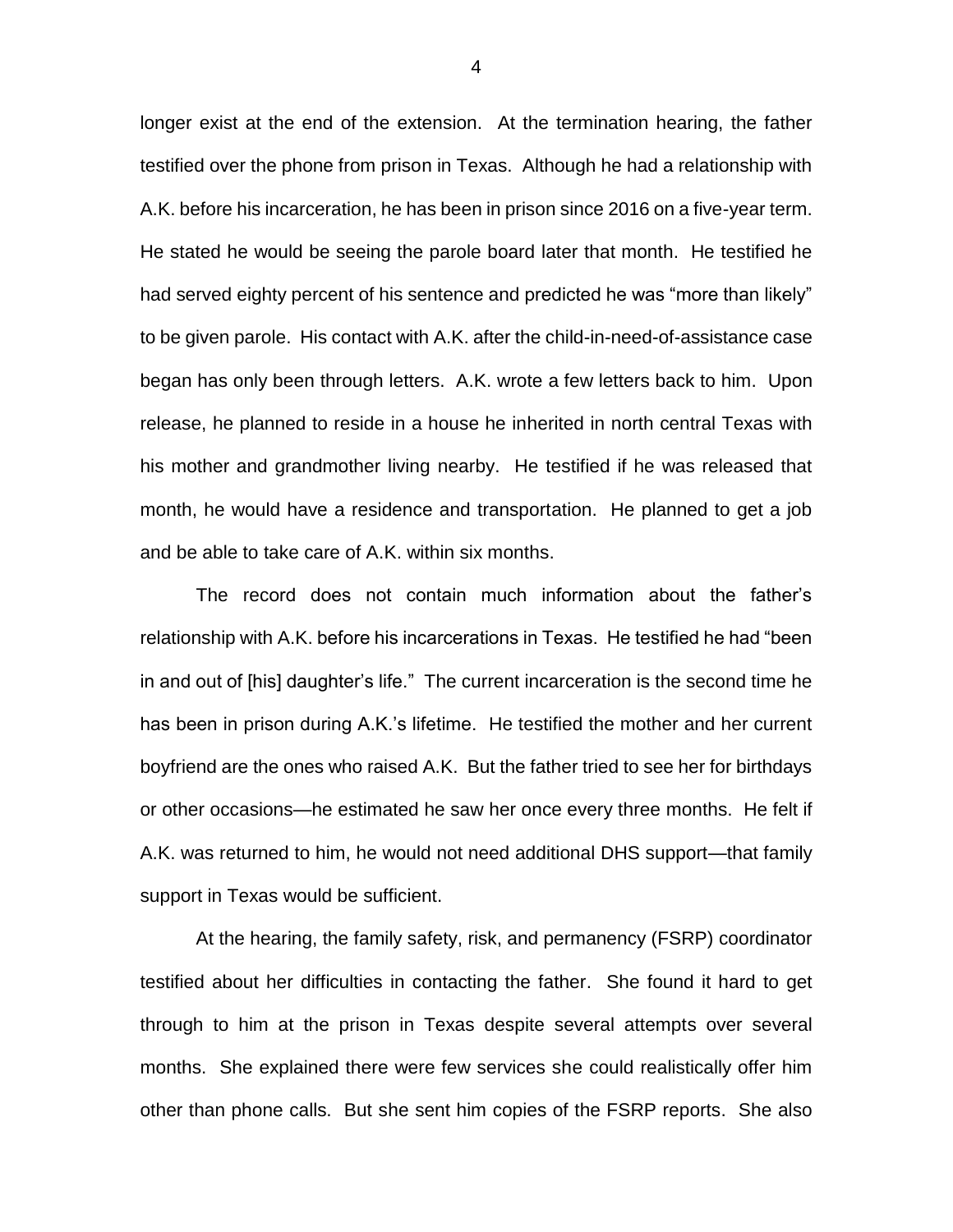reported the foster parents received letters for A.K. from the father and A.K. was able to send letters back. Finally, the FSRP provider testified the father could not resume care of A.K. at that time due to his ongoing incarceration. She also believed, beyond the letters, he had no existing relationship with A.K.

The DHS case manager also appeared at the hearing. She testified her search of the Texas Department of Criminal Justice website turned up a projected release date for the father in 2021 and stated he was not in a parole review process. She also testified the father is not an appropriate placement for A.K. at the present time. Nor did she believe circumstances were likely to change within the next six months.

We conclude there is insufficient reason to believe the father will be in a position to take care and custody of A.K. in six months, obviating any justification for an extension. *See* Iowa Code § 232.104(2)(b). Although the father testified he will be released on parole soon, there is no clear evidence in the record that his assertions are accurate. A Texas corrections website placed his release date in 2021 and does not indicate he is under any parole process. Even if we were to credit the father's testimony about meeting with the parole board, we do not know whether they would decide to parole him.

And even if we credit the father's assertion he would be released, we have almost no information about what kind of care he could provide for A.K. because he has never parented A.K. A parent's past performance gives insight into their future ability to provide care. *See In re L.L.*, 459 N.W.2d 489, 493–94 (Iowa 1990). Unfortunately, in the father's case, there is no positive information about his ability to parent—he voluntarily left the parenting of A.K. to the mother. He has been

5